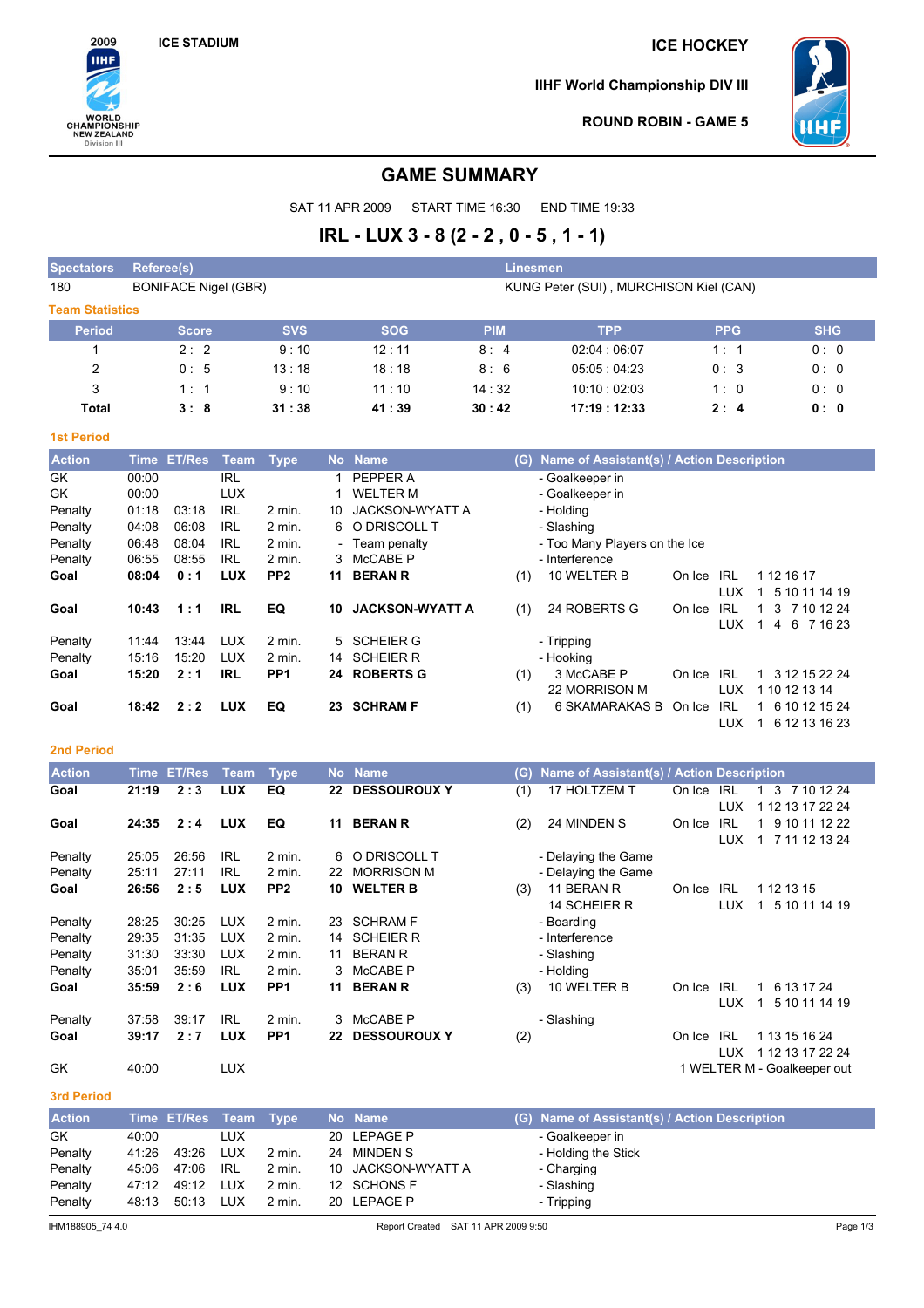

# **ICE STADIUM ICE HOCKEY**

### **IIHF World Championship DIV III**



### **ROUND ROBIN - GAME 5**

| <b>Action</b> | Time  | <b>ET/Res</b> Team |            | <b>Type</b>       | No. | <b>Name</b>          | (G) Name of Assistant(s) / Action Description |                                     |
|---------------|-------|--------------------|------------|-------------------|-----|----------------------|-----------------------------------------------|-------------------------------------|
| Penalty       | 50:01 | 52:01              | <b>LUX</b> | 2 min.            | 11  | <b>BERAN R</b>       | - Checking from Behind                        |                                     |
| Penalty       | 50:01 | 60:00              | LUX        | 10 min.           | 11  | <b>BERAN R</b>       | - Misconduct                                  |                                     |
| Penalty       | 53:03 | 55:03              | <b>LUX</b> | $2 \text{ min}$ . | 18. | <b>FUNK JM</b>       | - Elbowing                                    |                                     |
| GK            | 53:03 |                    | IRL        |                   | 25  | <b>BICKERSTAFF S</b> | - Goalkeeper in                               | 1 PEPPER A - Goalkeeper out         |
| Penalty       | 55:10 | 56:31              | LUX        | 2 min.            | 18  | <b>FUNK JM</b>       | - Interference                                |                                     |
| Penalty       | 55:10 | 60:00              | <b>LUX</b> | 10 min.           | 18  | <b>FUNK JM</b>       | - Misconduct                                  |                                     |
| Goal          | 56:31 | 3:7                | <b>IRL</b> | PP <sub>1</sub>   | 22  | <b>MORRISON M</b>    | 6 O DRISCOLL T<br>(3)                         | IRL<br>25<br>6 7 12 17 22<br>On Ice |
|               |       |                    |            |                   |     |                      |                                               | LUX 20 5 10 14 19                   |
| Goal          | 58:54 | 3:8                | <b>LUX</b> | EQ                | 12  | <b>SCHONS F</b>      | (1)                                           | 25 6 13 15 17 22<br>IRL.<br>On Ice  |
|               |       |                    |            |                   |     |                      |                                               | LUX 20 10 12 16 22 24               |
| Penalty       | 59:57 | 60:00              | IRL        | 2 min.            |     | 3 McCABE P           | - Checking to the Head and Neck Area          |                                     |
| Penalty       | 59:57 | 60:00              | IRL        | 10 min.           |     | 3 McCABE P           | - Misconduct                                  |                                     |
| GK            | 60:00 |                    | IRL        |                   |     |                      |                                               | 25 BICKERSTAFF S - Goalkeeper       |
|               |       |                    |            |                   |     |                      |                                               | out                                 |
| GK            | 60:00 |                    | LUX        |                   |     |                      |                                               | 20 LEPAGE P - Goalkeeper out        |

| - Checking from Behind               |                               |                       |  |  |  |
|--------------------------------------|-------------------------------|-----------------------|--|--|--|
| - Misconduct                         |                               |                       |  |  |  |
| - Elbowing                           |                               |                       |  |  |  |
| - Goalkeeper in                      | 1 PEPPER A - Goalkeeper out   |                       |  |  |  |
| - Interference                       |                               |                       |  |  |  |
| - Misconduct                         |                               |                       |  |  |  |
| 6 O DRISCOLL T                       | On Ice IRL 25 6 7 12 17 22    |                       |  |  |  |
|                                      |                               | LUX 20 5 10 14 19     |  |  |  |
|                                      | On Ice IRL 25 6 13 15 17 22   |                       |  |  |  |
|                                      |                               | LUX 20 10 12 16 22 24 |  |  |  |
| - Checking to the Head and Neck Area |                               |                       |  |  |  |
| - Misconduct                         |                               |                       |  |  |  |
|                                      | 25 BICKERSTAFF S - Goalkeeper |                       |  |  |  |
|                                      | out                           |                       |  |  |  |
|                                      | 20 LEPAGE P - Goalkeeper out  |                       |  |  |  |

#### **Goalkeeper Records**

### **Team : IRL - Ireland Team : LUX - Luxembourg**

| No Name              | <b>SOG</b> | <b>SVS</b> | <b>MIP</b> | No Name            | <b>SOG</b> | <b>SVS</b> | <b>MIP</b> |
|----------------------|------------|------------|------------|--------------------|------------|------------|------------|
| PEPPER Adam          |            | 25         | 53:03      | 1 WELTER Michel    |            | 35         | 40:00      |
| 25 BICKERSTAFF Scott |            |            | 06:57      | 20 LEPAGE Philippe |            |            | 20:00      |

#### **Game Statistics Team : IRL (white)**

|              | $1$ can $\cdot$ $1$ $\sim$ $\sim$ $\sim$ $\sim$ $\sim$ |             |   |                |                |                |                      |           |                |       |
|--------------|--------------------------------------------------------|-------------|---|----------------|----------------|----------------|----------------------|-----------|----------------|-------|
|              |                                                        |             |   |                |                |                | <b>Shots on Goal</b> |           |                |       |
| No Pos Name  |                                                        | G.          | A | <b>PIM</b>     |                | $\overline{2}$ | 3 <sup>2</sup>       | <b>OT</b> | <b>TS</b>      | $+/-$ |
| 6 D          | O DRISCOLL Timothy                                     | $\mathbf 0$ |   | 4              | 1              | 1              | $\overline{2}$       |           | 4              | $-2$  |
| 7F           | <b>BICKERSTAFF Ross</b>                                | 0           | 0 | 0              | 0              |                | 0                    |           |                | 0     |
| 13 D         | <b>KELLY Dean</b>                                      | 0           | 0 | 0              | 0              | 3              |                      |           |                | $-1$  |
| 15F          | McCAUL Adam                                            | 0           | 0 | 0              | $\overline{c}$ | 1              |                      |           | 4              | $-2$  |
| 22F          | <b>MORRISON Mark</b>                                   |             |   | $\overline{c}$ | 5              | 5              | 3                    |           | 13             | $-2$  |
| 3 D          | <b>McCABE Patrick</b>                                  | 0           | 1 | 18             | 1              | 0              | 1                    |           | $\overline{2}$ | 0     |
| 10F          | <b>JACKSON-WYATT Adam</b>                              |             | 0 | 4              | 2              | 3              | 0                    |           | 5              | $-2$  |
| 12 D         | <b>GIBSON David</b>                                    | 0           | 0 | 0              | 1              | 0              | 0                    |           |                | $-2$  |
| 17F          | <b>REYNOLDS Mark</b>                                   | 0           | 0 | 0              | $\Omega$       | 0              |                      |           |                | $-1$  |
| 24 F         | ROBERTS Gareth                                         |             |   | 0              | $\mathbf 0$    | $\overline{c}$ | 0                    |           | $\overline{2}$ | $-1$  |
| 4 F          | COOPER Stephen                                         | 0           | 0 | 0              | 0              | $\overline{2}$ | 0                    |           | $\overline{2}$ | 0     |
| 8F           | <b>HIGGINS Barry</b>                                   | 0           | 0 | 0              | 0              | 0              | 0                    |           | 0              | 0     |
| 9F           | <b>BALMER Stephen</b>                                  | 0           | 0 | 0              | 0              | 0              | 0                    |           | 0              | $-1$  |
| 11F          | <b>DARCY Philip</b>                                    | 0           | 0 | 0              | 0              | 0              | 0                    |           | 0              | $-1$  |
| 16 D         | <b>LECKEY Robert</b>                                   | $\Omega$    | 0 | 0              | $\Omega$       | 0              | $\overline{2}$       |           | $\overline{2}$ | 0     |
| 18 F         | <b>GUEST Andrew</b>                                    | 0           | 0 | 0              | 0              | 0              | 0                    |           | 0              | 0     |
| 21 F         | <b>ADAMS Christopher</b>                               | 0           | 0 | 0              | 0              | 0              | 0                    |           | 0              | 0     |
| 23 F         | <b>ADAMS Stephen</b>                                   | 0           | 0 | 0              | 0              | 0              | 0                    |           | 0              | 0     |
| 1 GK         | PEPPER Adam                                            | 0           | 0 | 0              | 0              | 0              | 0                    |           |                |       |
| 25 GK        | <b>BICKERSTAFF Scott</b>                               | 0           | 0 | 0              | $\Omega$       | 0              | 0                    |           | 0              |       |
| <b>Total</b> |                                                        | 3           | 4 | 28             | 12             | 18             | 11                   |           | 41             |       |

### **Head Coach :** TIBBETTS James

|             | Team: LUX (blue)       |    |              |                      |  |  |           |    |       |
|-------------|------------------------|----|--------------|----------------------|--|--|-----------|----|-------|
|             |                        |    |              | <b>Shots on Goal</b> |  |  |           |    |       |
| No Pos Name |                        | G. | <b>A</b> PIM | - 1 -                |  |  | <b>OT</b> | ΤS | $+/-$ |
| 5 F         | <b>SCHEIER Georges</b> |    |              |                      |  |  |           |    | 0     |
| 10 F        | <b>WELTER Benny</b>    |    |              |                      |  |  |           |    | $+1$  |